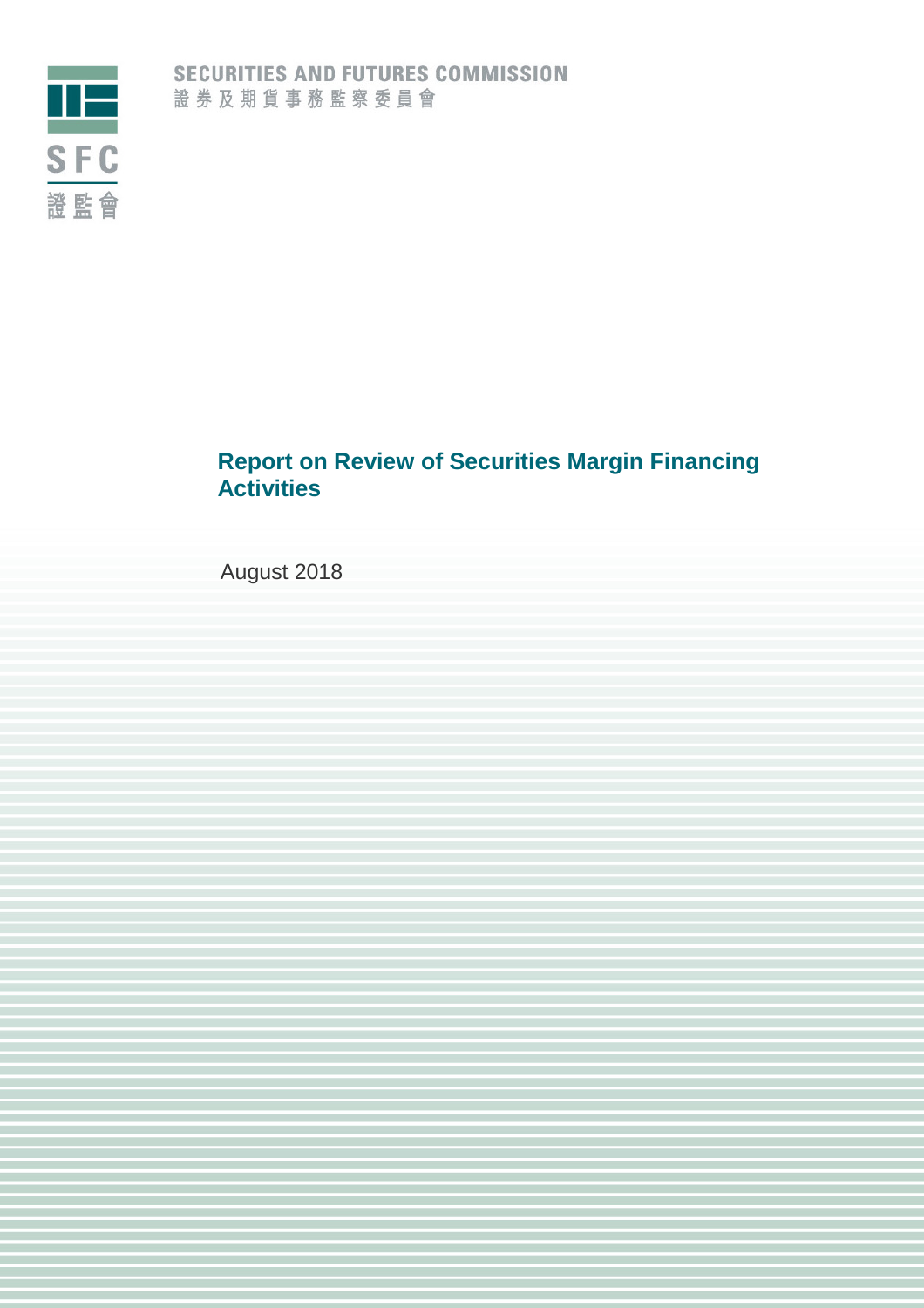

|                            |                   |      | <b>Executive Summary</b>                                                                                  | 1            |
|----------------------------|-------------------|------|-----------------------------------------------------------------------------------------------------------|--------------|
| <b>Summary of findings</b> |                   |      | $\mathbf{2}$                                                                                              |              |
| ı.                         |                   |      | Macro analysis of securities margin financing business                                                    | $\mathbf{2}$ |
|                            | a.                |      | <b>Trends in total margin loans</b>                                                                       | $\mathbf{2}$ |
|                            | b.                |      | <b>Key observations</b>                                                                                   | 3            |
|                            |                   | i.   | Deterioration in margin loan quality                                                                      | 3            |
|                            |                   | ii.  | Increase in concentration risk to single<br>securities collateral, particularly heavily<br>pledged stocks | 4            |
|                            |                   |      | iii. Steady margin client concentration risk                                                              | 6            |
|                            |                   | iv.  | Increased reliance on bank borrowings                                                                     | 6            |
| Ш.                         |                   |      | In-depth study                                                                                            | 8            |
|                            | a.                |      | Profile of the 20 selected SMF brokers                                                                    | 8            |
|                            | b.                |      | <b>Key findings</b>                                                                                       | 9            |
|                            |                   | i.   | Granting of margin facilities and credit limits                                                           | 9            |
|                            |                   | ii.  | <b>Concentration of securities collateral</b>                                                             | 10           |
|                            |                   | iii. | <b>Concentration of margin clients</b>                                                                    | 14           |
|                            |                   | iv.  | <b>Margin ratios for securities collateral</b>                                                            | 15           |
|                            |                   | v.   | <b>Margin calls and forced liquidation</b>                                                                | 16           |
|                            |                   | vi.  | <b>Stress testing</b>                                                                                     | 19           |
|                            | <b>Conclusion</b> |      |                                                                                                           | 19           |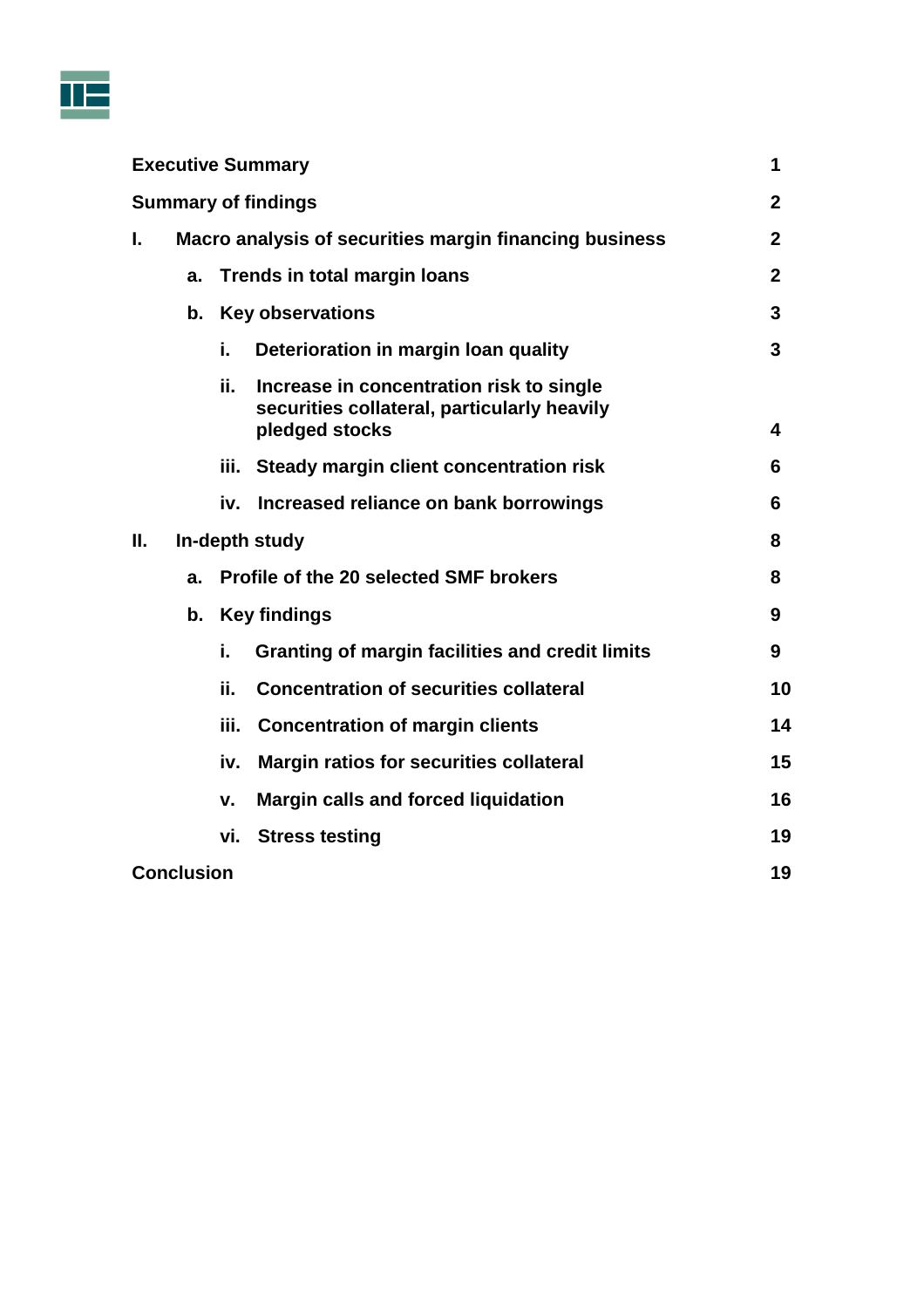

## <span id="page-2-0"></span>**Executive Summary**

- 1. The Securities and Futures Commission (SFC) noted considerable growth in securities margin financing (SMF) activities conducted by licensed corporations during the period from 31 December 2006 to 31 December 2017 (review period). Total margin loans increased ninefold over the period, reaching \$206 billion on 31 December 2017. In comparison, the total market capitalisation of the Hong Kong stock market only increased 1.5 times over the same period.
- 2. Since the 2008 global financial crisis, the Hong Kong stock market gradually recovered. Growth was particularly strong in 2017, when the Hang Seng Index (HSI) surged 35%. However, the risk of market correction should not be underestimated in view of global economic and political uncertainties such as interest rate hikes, geopolitical tensions and the threat of a trade war. As an open economy, the Hong Kong stock market is susceptible to volatility in the Mainland stock markets as well as in major overseas stock markets. For example, the HSI shed more than 1,600 points in one day in February 2018 following a plunge in the US stock market, demonstrating that market conditions can quickly change. In addition, a number of Hong Kong stocks have exhibited severe price volatility in recent years, with prices plunging more than 80% intraday, and some have been suspended from trading for prolonged periods.
- 3. In the course of our broker supervision, we noted that some SMF brokers did not manage their SMF business prudently. In recent instances, the SFC found that some brokers' liquid capital positions deteriorated significantly when their concentrated securities collateral experienced an acute price drop or a trade suspension.
- 4. Against this backdrop, the SFC conducted a macro analysis of SMF activities to understand overall trends in the industry along with an in-depth study of selected SMF brokers' risk profiles and margin lending practices (collectively, SMF review). The macro analysis was based on data reported in the monthly financial returns submitted by SMF brokers in accordance with the Securities and Futures (Financial Resources) Rules (FRR). The indepth study covered the 20 largest SMF brokers in terms of margin loans and focused on the following risk control areas:
	- i. Granting of margin facilities and credit limits
	- ii. Concentration of securities collateral
	- iii. Concentration of margin clients
	- iv. Margin ratios for securities collateral
	- v. Margin calls and forced liquidation
	- vi. Stress testing
- 5. The results of the SMF review validated our concerns about the risk management of SMF brokers. The macro analysis revealed worrying trends, such as a significant increase in brokers' FRR margin shortfalls<sup>1</sup> compared to their shareholders' funds, an increase in the weighting of heavily pledged stocks<sup>2</sup> (HPS) in margin clients' securities collateral, an

 $\overline{a}$ <sup>1</sup> The amount of a margin loan which cannot be counted as liquid capital under the FRR. A margin shortfall would arise if the market value of the securities collateral securing the margin loan after deducting the applicable FRR haircut amount is less than the outstanding margin loan.

<sup>&</sup>lt;sup>2</sup> A stock which was reported by an SMF broker in its monthly financial return as among the top three collateral for any of the top 20 margin loans, where the aggregate market value of the stock held by all SMF brokers was equal to or higher than 10% of the market capitalisation of the stock.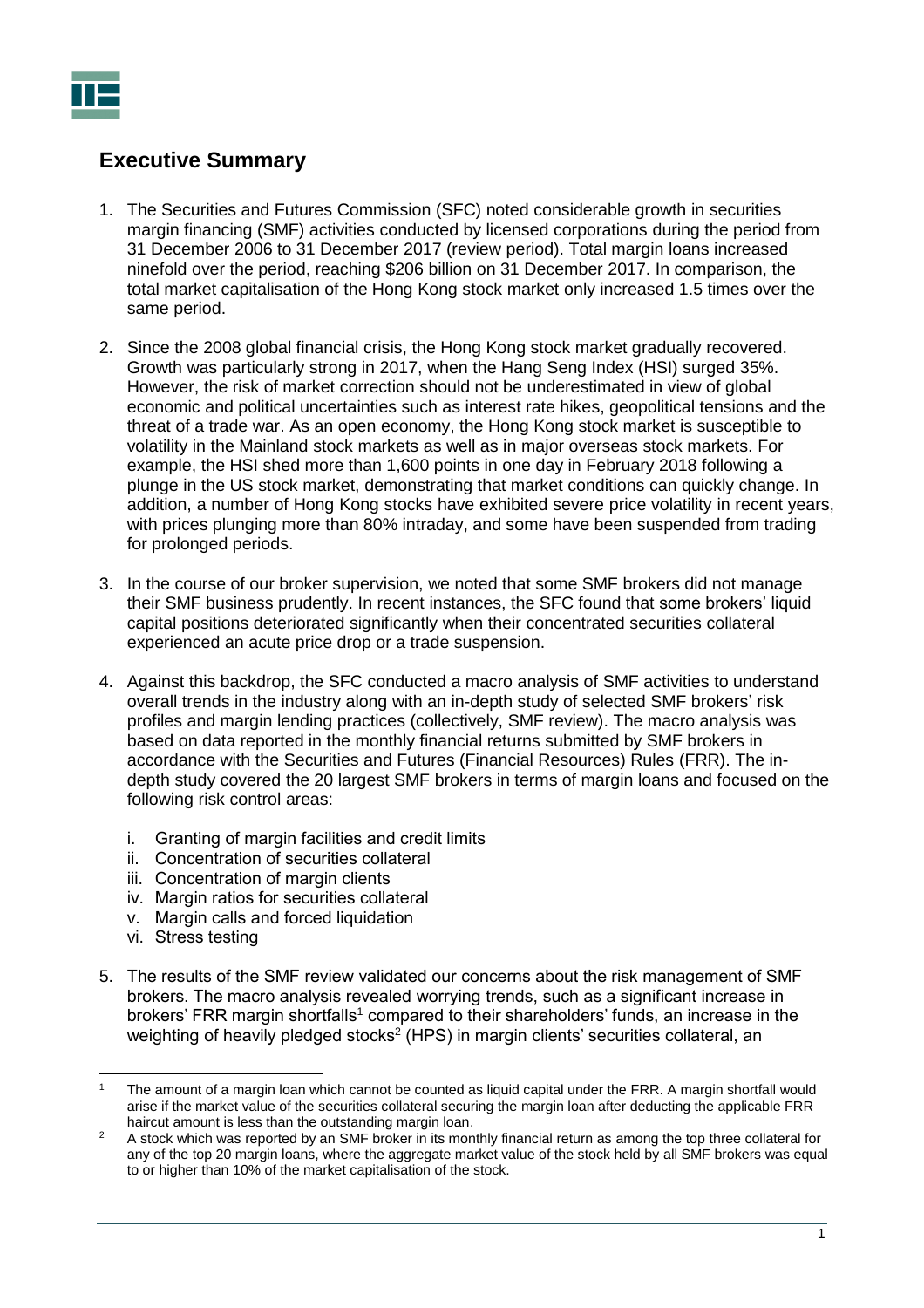

increase in margin loans secured by single securities collateral and a decline in collateral coverage<sup>3</sup>.

6. These trends can be attributed to some imprudent margin lending practices of SMF brokers. Among the brokers reviewed in the in-depth study, we noted that these practices were quite common. They included, among others, slack controls over total margin loan exposure, concentration risks to securities collateral and margin clients, lenient haircut percentages for securities collateral and failure to promptly collect margins.

## <span id="page-3-0"></span>**Summary of findings**

## <span id="page-3-1"></span>**I. Macro analysis of securities margin financing business**

## <span id="page-3-2"></span>**a. Trends in total margin loans**

7. Total margin loans of all SMF brokers generally trended upward over the review period except around the time of the 2008 global financial crisis and the A-share market turbulence in 2015. The total increased ninefold over the review period, which was much higher than the increase of 1.5 times in the total market capitalisation of the Hong Kong stock market.



*Trends in total margin loans and total market capitalisation of the Hong Kong stock market*

 $\overline{3}$ The ratio of total market value of securities collateral deposited by margin clients with SMF brokers to total margin loans.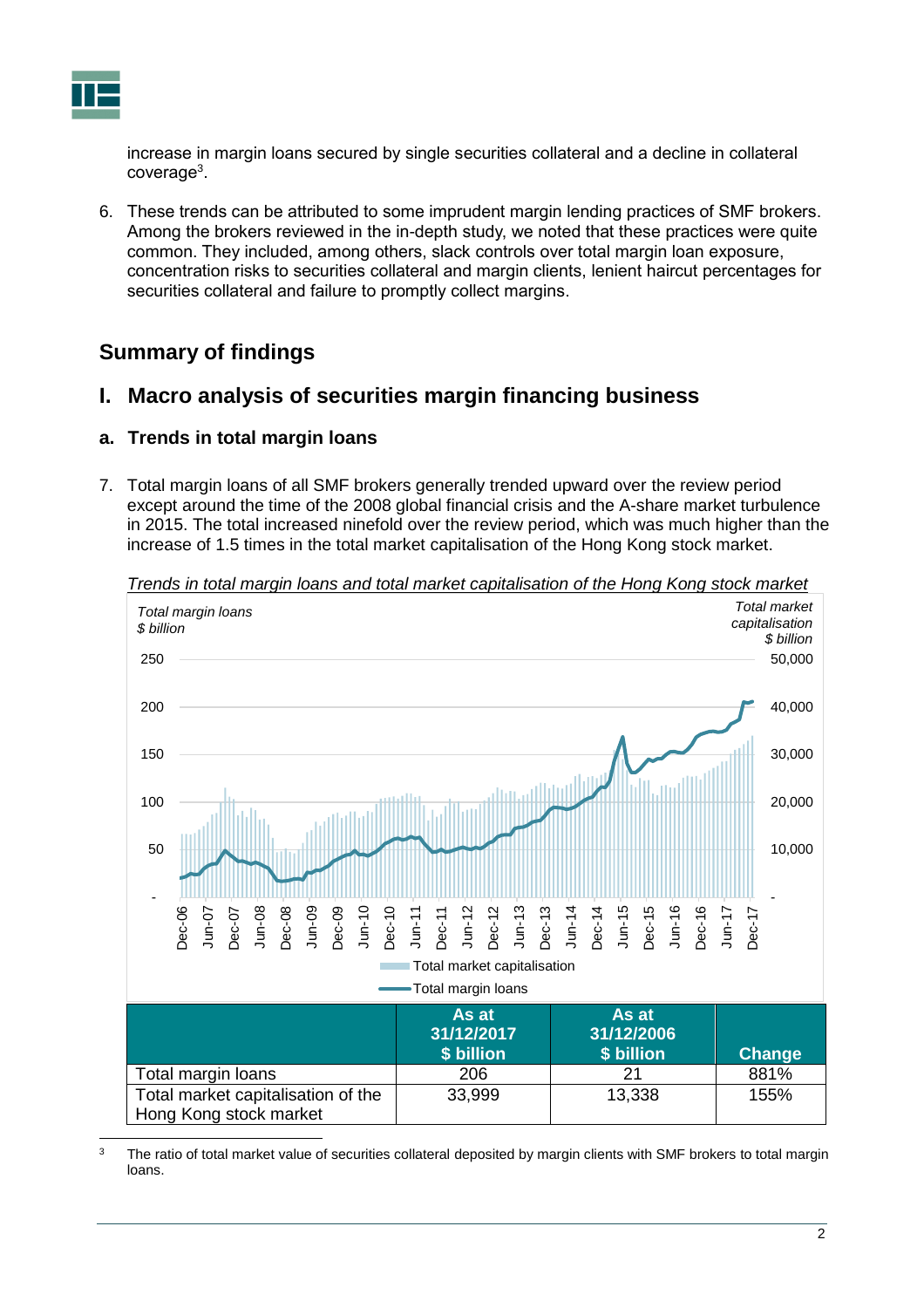

8. The ninefold increase in total margin loans also outpaced increases in the numbers of SMF brokers and active margin clients, which grew 41% and 320% respectively over the review period. We also noted that margin loans were concentrated in the major players. The aggregate margin loans of the top 25 SMF brokers accounted for 80% of total margin loans as at 31 December 2017.

|                                 | As at<br>31/12/2017 | ⊺As atı<br>31/12/2006 | <b>Change</b> |
|---------------------------------|---------------------|-----------------------|---------------|
| Number of SMF brokers           | 315                 | 224                   | 41%           |
| Number of active margin clients | 337,608             | 80,348                | 320%          |

### *Number of SMF brokers and active margin clients*

#### <span id="page-4-0"></span>**b. Key observations**

#### <span id="page-4-1"></span>**i. Deterioration in margin loan quality**

9. The ratio of total FRR margin shortfalls to brokers' shareholders' funds was rising while the collateral coverage was declining (see the chart and table below). These trends were quite common among SMF brokers. For instance, 90 SMF brokers had higher ratios of FRR margin shortfalls to shareholders' funds and over 80 SMF brokers had lower collateral coverage compared to 2006. Moreover, the ratio of total FRR margin shortfalls to brokers' total margin loans also increased from 11% to 16% during the review period. The aforesaid trends indicated that the quality of margin loans had deteriorated and an increasing proportion of the brokers' shareholders' funds were at risk.



*Margin loan quality indicators*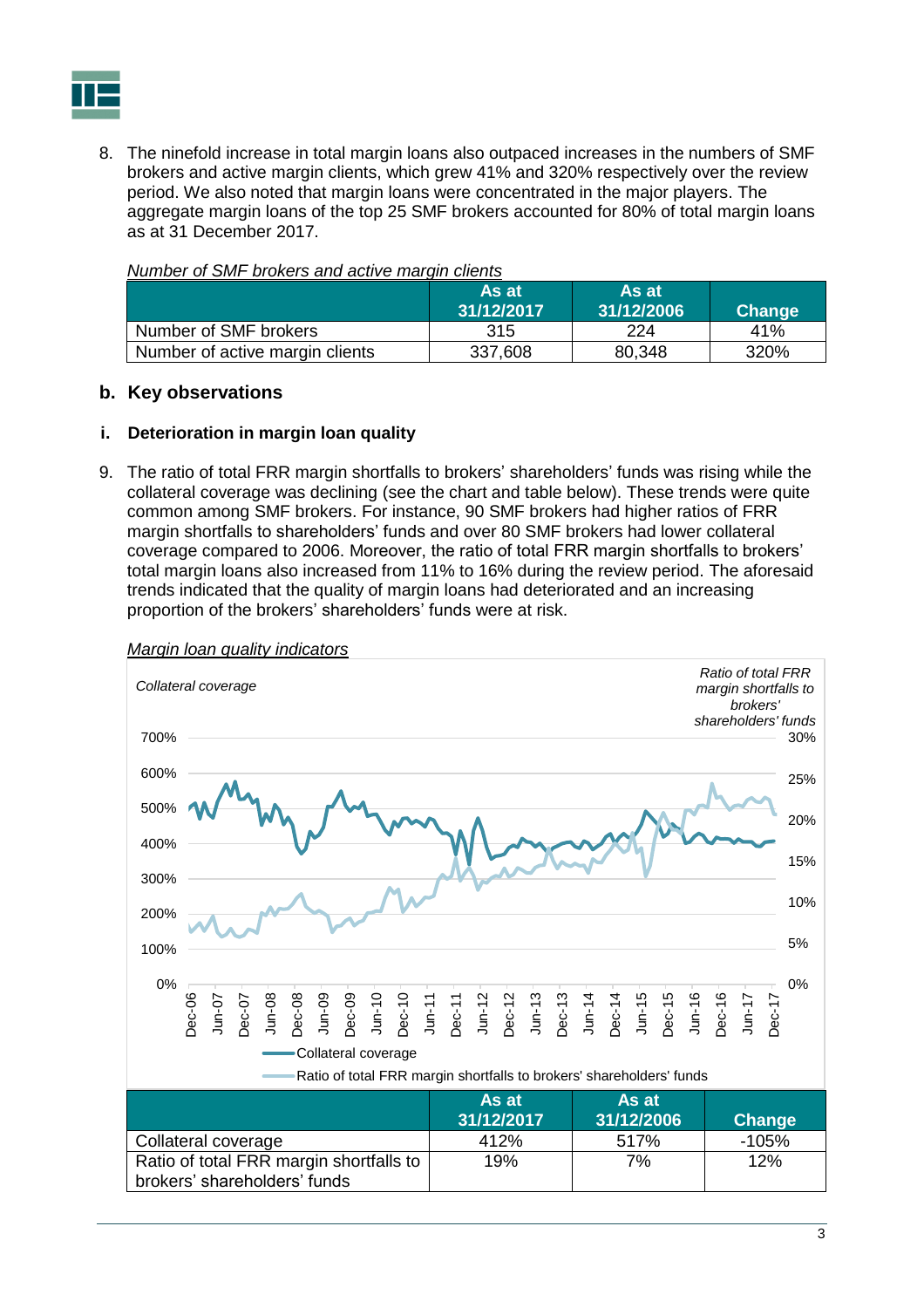#### <span id="page-5-0"></span>**ii. Increase in concentration risk to single securities collateral, particularly heavily pledged stocks**

- 10. For the top 20 margin loans<sup>4</sup> (major margin loans) of each SMF broker, about 30% of the aggregate loan value was secured by single securities collateral as at 31 December 2017, nearly triple the level in 2006. In addition, nearly 80% of the SMF brokers had major margin loans secured by single securities collateral as at 31 December 2017. On the other hand, HPS were held as single securities collateral by 75% of these SMF brokers and 22% of the major margin loans of the SMF brokers were solely secured by HPS as at 31 December 2017, an increase of nearly six times compared to 2006.
- 11. The weighting of HPS in securities collateral had increased. Among the top three collateral of the major margin loans of SMF brokers (major securities collateral) as at 31 December 2017, HPS accounted for 50% in terms of market value, an increase from 23% as at 31 December 2006.
- 12. The number of illiquid collateral<sup>5</sup> stocks among the major securities collateral had also increased. As at 31 December 2017, around 600 stocks were reported as illiquid collateral, nearly twice the level as at 31 December 2006. At the end of 2017, one-third of brokers held at least three stocks which were illiquid collateral.
- 13. Accepting illiquid collateral stocks and HPS as collateral can give rise to liquidity concerns as the brokers' aggregate holdings as collateral usually far exceed the stock's turnover. When there is a sudden drop in the share price of one of these stocks, brokers holding a large number of shares as collateral for large amounts of margin loans may find it difficult to sell them in the market due to thin liquidity. The brokers may not be able to generate sufficient sales proceeds to recover their margin loans in a timely manner due to insufficient liquidity or deep discounts to the trading price of the securities collateral. This would in turn affect the financial position of the brokers.
- 14. 67 SMF brokers each held at least one securities collateral, which shareholding accounted for 10% or more of the total issued shares of that securities (individual broker-level HPS) and the largest shareholding was over 70%. The aggregate market value of individual brokerlevel HPS accounted for 34% of the major securities collateral held by all SMF brokers.
- 15. As at 31 December 2017, the individual broker-level HPS mainly comprised stocks that were non-Hang Seng Composite Index (non-HSCI) constituent stocks which on average had a market capitalisation of \$5.9 billion and an average daily turnover<sup>6</sup> of \$10.9 million. Almost half of the individual broker-level HPS had an average daily turnover of less than \$5 million. Please refer to the charts below for details.

<sup>4</sup> The top 20 margin loans represented 61% of the total margin loans of all SMF brokers as at 31 December 2017.

<sup>5</sup> A stock will be treated as illiquid collateral in liquid capital calculations if the broker's aggregate holdings of the stock as margin loan collateral exceeds either (i) 5% of total issued shares of the listed company concerned or (ii) the average monthly turnover of the stock.

 $6$  On the basis of 20 trading days a month.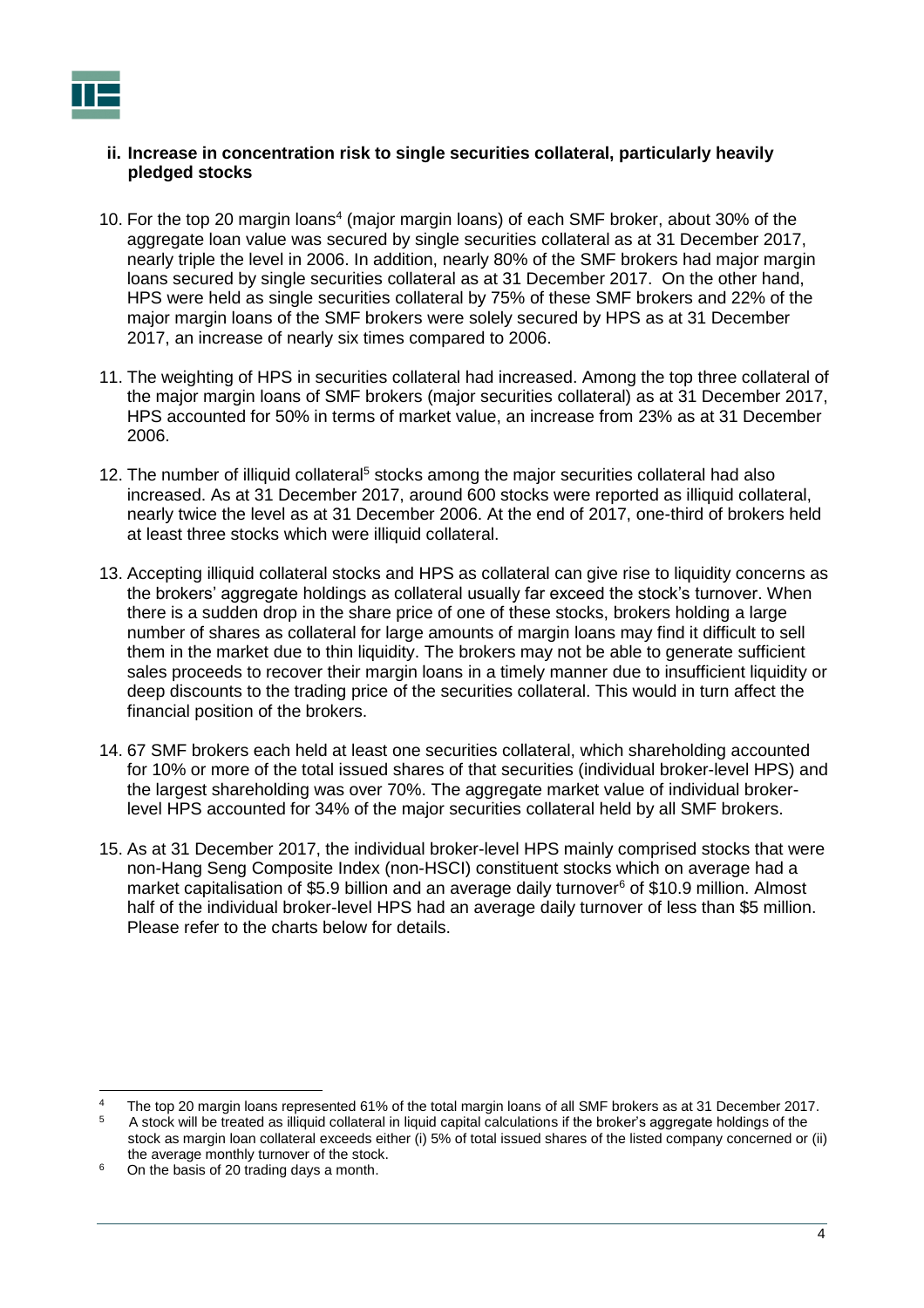

### *Breakdown of major securities collateral (in terms of market value)*



### *Breakdown of the individual broker-level HPS*



#### Breakdown by average daily turnover

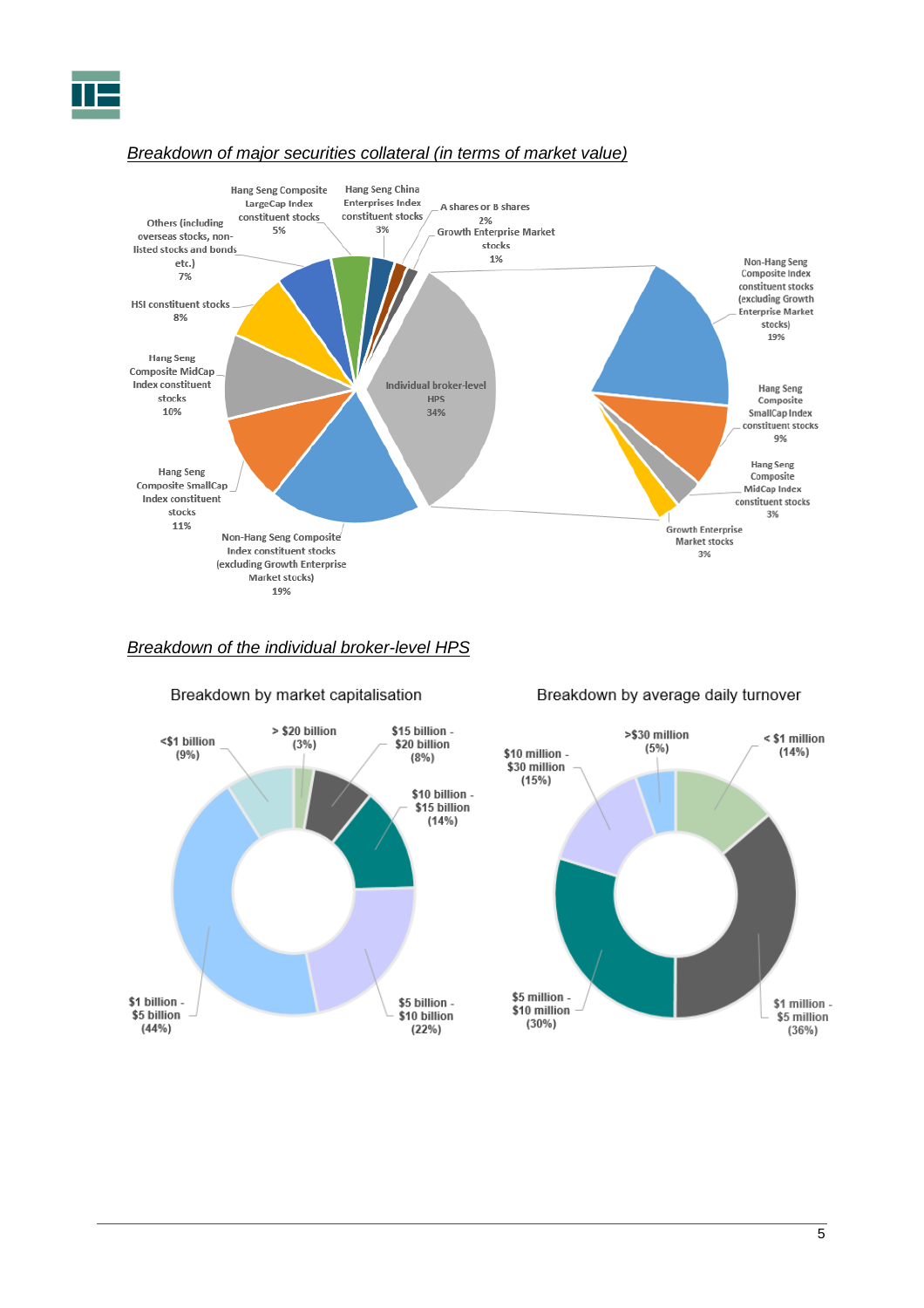

### <span id="page-7-0"></span>**iii. Steady margin client concentration risk**

16. The following graph and table show the respective trends during the review period in (i) the aggregate major margin loans as a percentage of total margin loans of all SMF brokers and (ii) the aggregate margin client concentration adjustment<sup>7</sup> as a percentage of total margin loans of all SMF brokers. In general, there was no conspicuous rise in these ratios, indicating that there was no significant deterioration in client concentration. However, it is noteworthy that the total amount of the major margin loans remained above 60% of the brokers' total margin loans.



#### <span id="page-7-1"></span>**iv. Increased reliance on bank borrowings**

17. While the total margin loans increased ninefold over the review period, the aggregate shareholders' funds of all SMF brokers only increased fourfold. The graph and table below depict a rising trend in the number of brokers with total margin loans exceeding their shareholders' funds and the aggregate amount in excess.

 $\overline{7}$ <sup>7</sup> The capital charge imposed on a significant margin loan for liquid capital computation purposes if the adjusted loan amount exceeds 10% of an SMF broker's aggregate adjusted margin loans.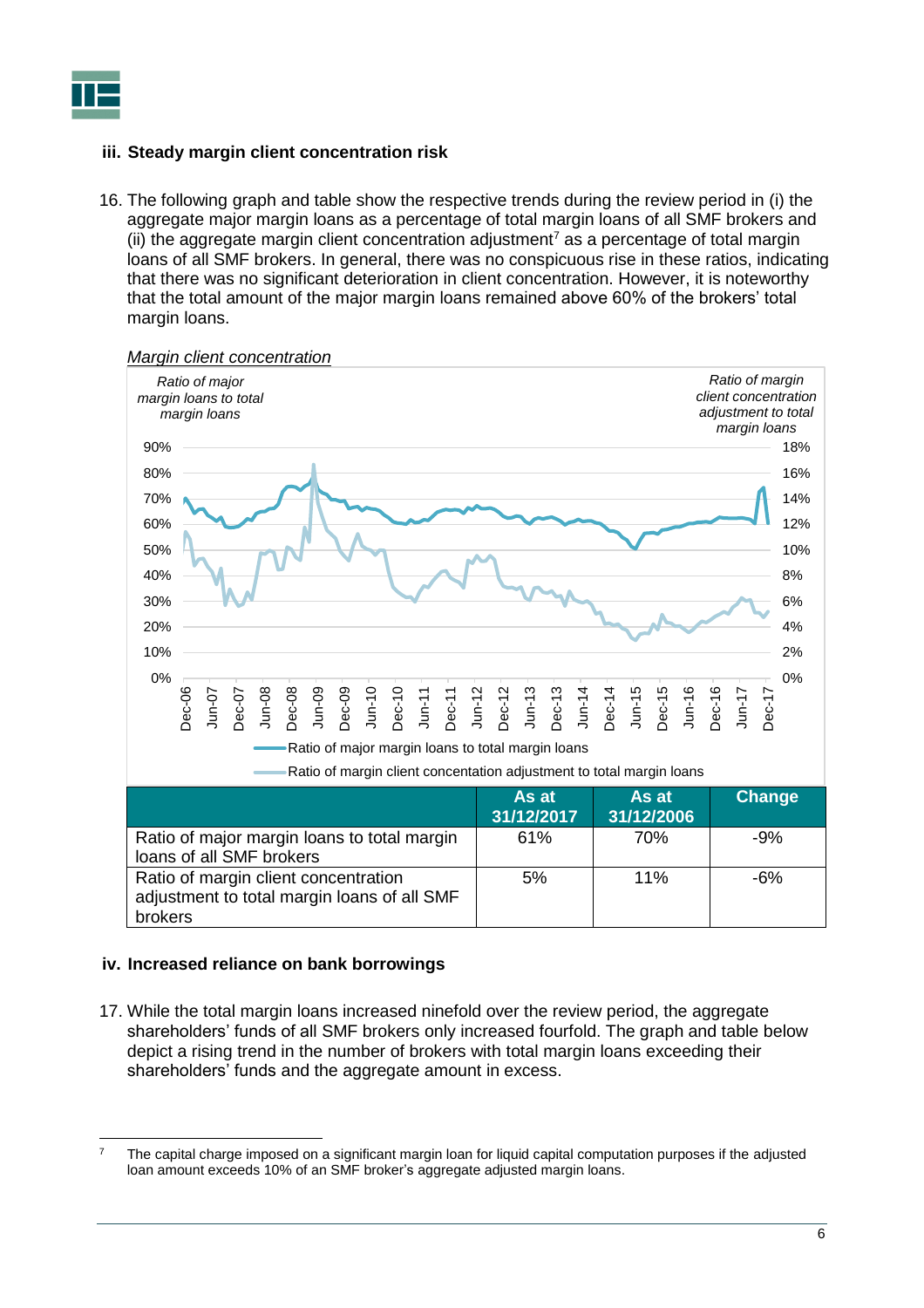



- 18. As at 31 December 2017, there were 62 brokers with total margin loans greater than their shareholders' funds and the aggregate excess amount was \$82 billion, compared to 42 brokers and \$5 billion as at 31 December 2006. These trends indicated that more brokers relied on other sources of funding, such as bank loans, to finance their margin loan business.
- 19. A review of the funding sources of SMF brokers revealed that the number of brokers repledging margin client securities collateral to banks to obtain financial accommodation (repledging brokers) was 58, both as at 31 December 2006 and 31 December 2017 (see the table below). Nonetheless, the total bank loans secured by margin client securities collateral and the market value of margin client securities collateral re-pledged rose substantially by 18 times and 6 times respectively over the review period. Increased re-pledging by brokers puts the interests of more clients at risk. If a re-pledging broker encounters a liquidity crush, it may not be able to redeem the re-pledged margin client securities collateral and this may cause financial losses to clients.

|                                                                   | As at<br>31/12/2017 | As at<br>31/12/2006 | <b>Change</b> |
|-------------------------------------------------------------------|---------------------|---------------------|---------------|
| Number of re-pledging brokers                                     | 58                  | 58                  |               |
| Bank loans secured by margin client<br>securities collateral      | \$26.9 billion      | \$1.4 billion       | $+18$ times   |
| Market value of margin client securities<br>collateral re-pledged | \$85.6 billion      | \$11.7 billion      | $+6$ times    |

#### *Brokers' re-pledging status*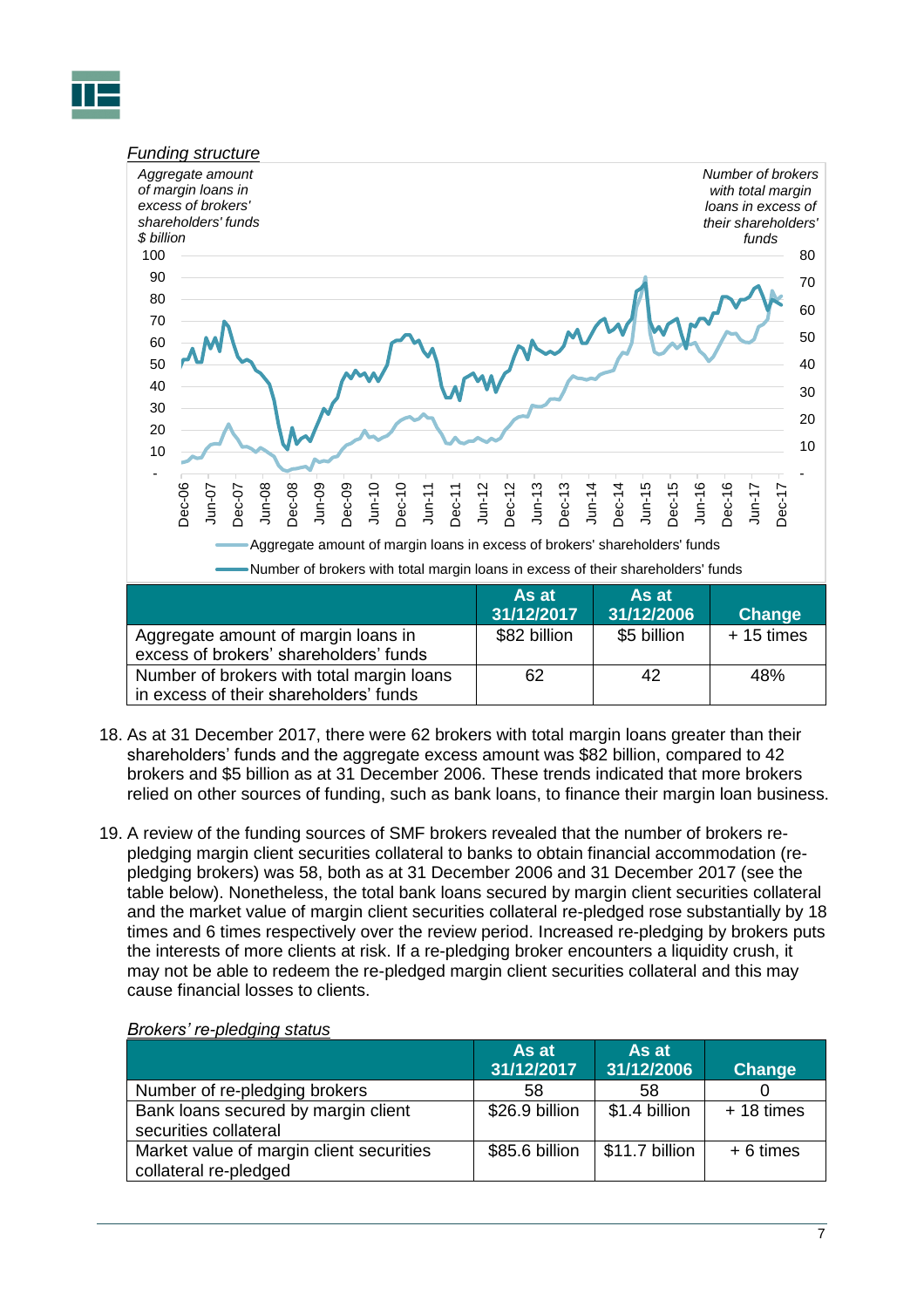

- 20. An analysis of the re-pledging practices of the brokers as at 31 December 2016<sup>8</sup> revealed that 47 brokers re-pledged securities collateral belonging to non-borrowing margin clients (ie, those margin clients who had no outstanding loan balances in their margin accounts). For around one quarter of the re-pledging brokers, more than half of the re-pledged securities collateral belonged to non-borrowing margin clients. Such practices resulted in the securities collateral of the non-borrowing margin clients being used to finance the margin loans of the borrowing margin clients.
- 21. An analysis of the composition of the re-pledged margin client securities collateral as at 31 December 2016 (see the table below) revealed that in terms of market value over 60% were HSCI constituent stocks and 24% were HSI constituent stocks. The heavy weighting of index constituents among the re-pledged securities collateral may be due to the preference of banks for more liquid and higher-quality collateral in order to protect their interests.

|                                        | <b>Market value</b><br>\$ million | <b>Acceptable</b><br>discounted<br>value<br>\$ million | <b>Weighting in total</b><br>re-pledged<br>securities collateral<br>in market value |
|----------------------------------------|-----------------------------------|--------------------------------------------------------|-------------------------------------------------------------------------------------|
| <b>HSCI</b> constituent stocks         | 37,073                            | 17,909                                                 | 61%                                                                                 |
| <b>HSI constituent stocks</b>          | 14,387                            | 9,807                                                  | 24%                                                                                 |
| Non-HSCI constituent stocks            |                                   |                                                        |                                                                                     |
| (excluding Growth Enterprise           |                                   |                                                        |                                                                                     |
| Market stock)                          | 8,368                             | 2,890                                                  | 14%                                                                                 |
| <b>Exchange traded Funds</b>           | 448                               | 256                                                    | 1%                                                                                  |
| <b>Growth Enterprise Market stocks</b> | 0.3                               |                                                        | 0.0005%                                                                             |
| <b>Others</b>                          | 6                                 | 6                                                      | 0.01%                                                                               |
| <b>Total</b>                           | 60,282                            | 30,868                                                 | 100%                                                                                |

### *Breakdown of margin client securities collateral re-pledged*

22. We also reviewed the liquidity positions of the re-pledging brokers as at 31 December 2016 and noted that three brokers may not have had sufficient liquidity to redeem all the repledged securities which belonged to non-borrowing margin clients. The liquidity shortfalls ranged from \$17 million to \$118 million. Subsequently, the brokers concerned took action to improve their liquidity positions, including reducing bank loans secured by non-borrowing margin clients' securities collateral or injecting additional capital.

## <span id="page-9-0"></span>**II. In-depth study**

## <span id="page-9-1"></span>**a. Profile of the 20 selected SMF brokers**

23. The in-depth study covered 20 SMF brokers with the largest amounts of outstanding margin loans as at 31 December 2016 (selected brokers). Their aggregate margin loans accounted for 73% of the total margin loans of all SMF brokers. The top three selected brokers accounted for almost one-third of the industry's total margin loans.

 $\theta$ <sup>8</sup> A detailed review of the re-pledging practices of the brokers based on the positions on 31 December 2016 was performed to assess the risks associated with the re-pledging of client securities collateral.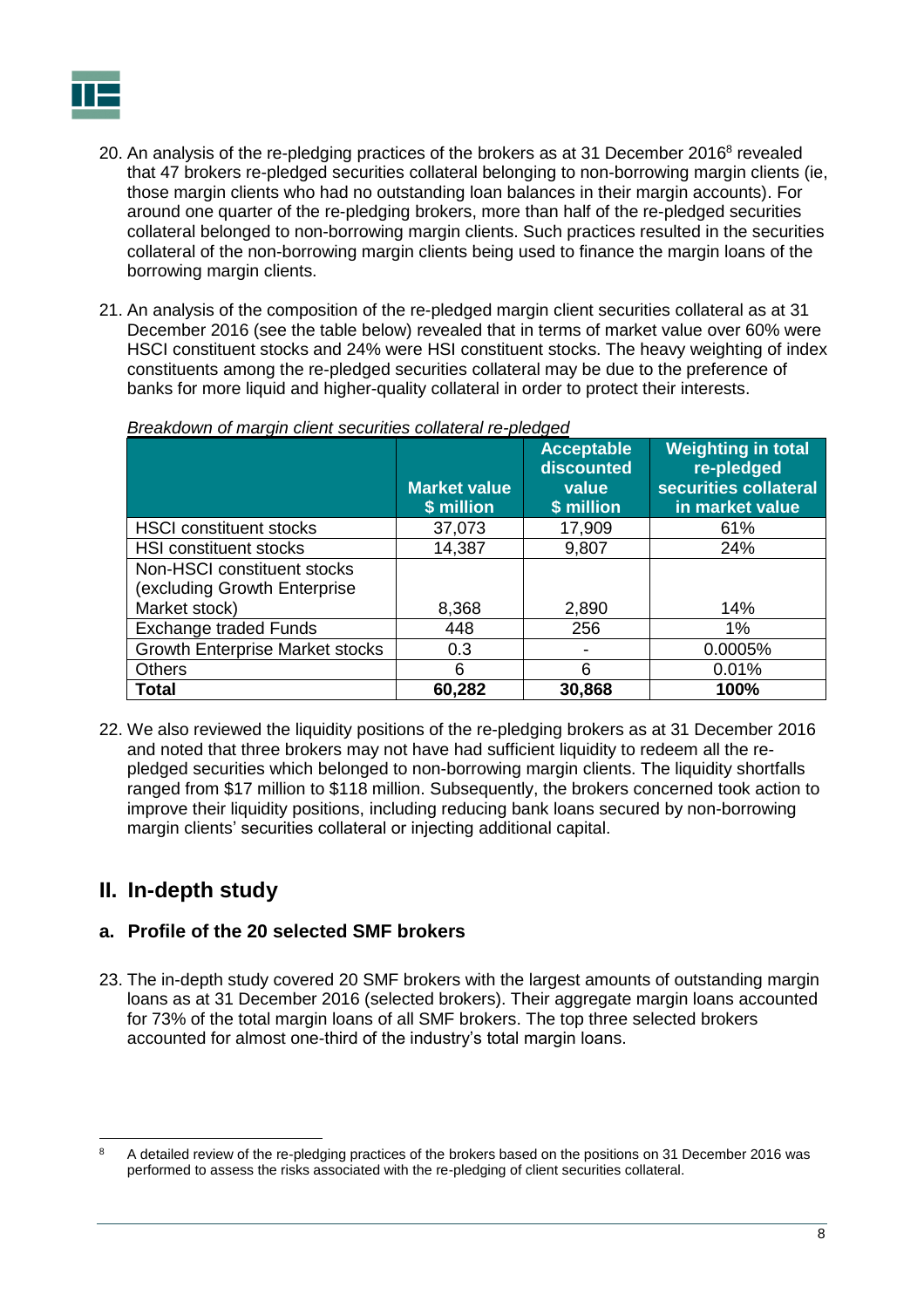

| <b>Margin loan size</b>               | <b>Number of brokers</b> |
|---------------------------------------|--------------------------|
| Over \$20 billion                     |                          |
| Between \$16 billion and \$20 billion |                          |
| Between \$11 billion and \$15 billion |                          |
| Between \$5 billion and \$10 billion  |                          |
| Below \$5 billion                     | 12                       |
| <b>Total</b>                          | 20                       |

24. Whilst the selected brokers accounted for a large share (73%) of SMF business, their aggregate shareholders' funds and aggregate number of active margin clients only accounted for 47% and 58% of the industry total respectively as at 31 December 2016.

## <span id="page-10-0"></span>**b. Key findings**

#### <span id="page-10-1"></span>**i. Granting of margin facilities and credit limits**

*Total margin loans limits not established or excessive*

25. Eight selected brokers did not establish a total margin loans limit, which is the maximum amount of margin loans that an SMF broker is prepared to provide to its clients. Of the remaining 12 selected brokers, three had set a total margin loans limit at over five times of their shareholders' funds and in the most extreme case, the limit was over nine times. A lack of a total margin loans limit or setting the limit at a level far exceeding the broker's capital means that the broker may be highly leveraged, exposing it to high financial risk and making it financially vulnerable in stress situations.

| Ratio of total margin loans limit to shareholders' funds | Number of brokers |
|----------------------------------------------------------|-------------------|
| Over 500%                                                |                   |
| Between 301% and 500%                                    |                   |
| Between 100% and 300%                                    |                   |
| Not applicable (no total margin loans limit)             |                   |
| Total                                                    | 20                |

#### *Aggressive client credit limits*

26. About half of the selected brokers granted credit limits to their margin clients which in aggregate exceeded five times their shareholders' funds, of which three granted credit limits which in aggregate exceeded 10 times their shareholders' funds. The aggregate credit limits granted by five of these brokers exceeded their total margin loans limit. It is questionable whether the brokers are committed to comply with their self-imposed total margin loans limit. Moreover, a broker did not set credit limits for its margin clients and granted margin loans solely based on the value of collateral provided by its margin clients with no regard to the clients' financial capability.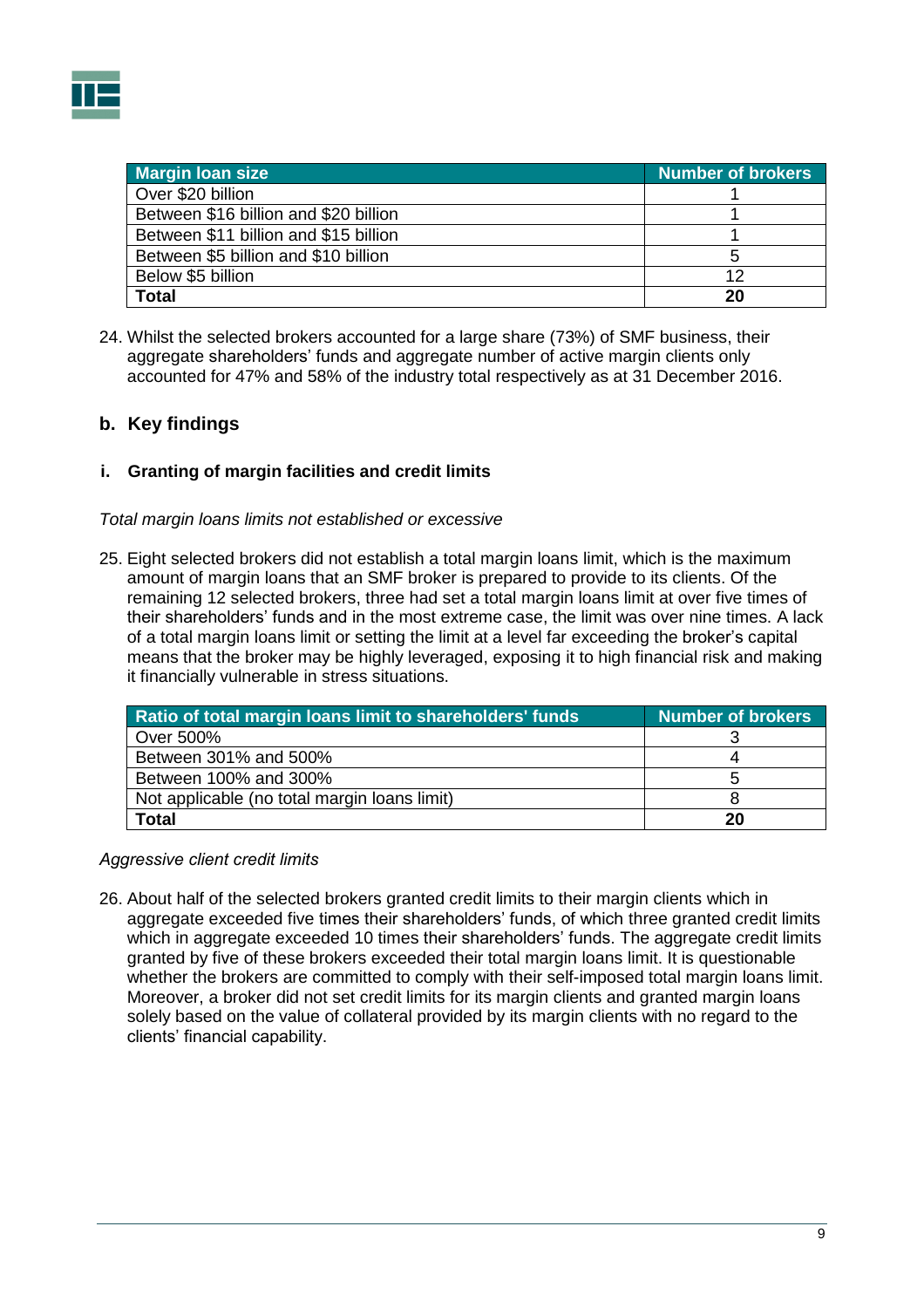

| Ratio of aggregate client credit limits to shareholders' funds | <b>Number of brokers</b> |
|----------------------------------------------------------------|--------------------------|
| Over 1,500% (Note)                                             |                          |
| Between 1,001% and 1,500%                                      |                          |
| Between 501% and 1,000%                                        |                          |
| Between 300% and 500%                                          |                          |
| <b>Below 300%</b>                                              |                          |
| Not applicable (credit limit not set for margin clients)       |                          |
| <b>Total</b>                                                   | 20                       |

Note: The aggregate client credit limits granted by this broker represented about 25 times its shareholders' funds.

#### *Loose enforcement of credit limits*

27. 15 selected brokers failed to strictly enforce credit limits granted to margin clients. In the most extreme case, the outstanding margin loans exceeded the credit limits by an aggregate amount equivalent to about one-third of a broker's shareholders' funds. Loose enforcement of margin client credit limits may undermine their effectiveness.

| Ratio of aggregate of margin loans exceeding client credit<br>limits to shareholders' funds | <b>Number of brokers</b> |
|---------------------------------------------------------------------------------------------|--------------------------|
| Over 30%                                                                                    |                          |
| Between 21% and 30%                                                                         |                          |
| Between 10% and 20%                                                                         |                          |
| Below 10%                                                                                   |                          |
| Not applicable (no breach of the limit)                                                     |                          |
| Not applicable (credit limit not set for margin clients)                                    |                          |
| <b>Total</b>                                                                                | 20                       |

#### <span id="page-11-0"></span>**ii. Concentration of securities collateral**

*Absence of or insufficiently justified securities collateral concentration limits*

- 28. Four selected brokers did not implement any securities collateral concentration limits.
- 29. Of the remaining 16 selected brokers, 13 did not take into account their financial capability in setting the securities collateral concentration limits. Most simply set the limit at a fixed amount or at a percentage of their total margin loans. Four only limited the total amount of a stock acceptable as collateral to a certain percentage of the stock's market capitalisation. However, no consideration was given to the total amount of margin loans that were or would be secured by the collateral stock under the limit.

#### *Breach of securities collateral concentration limits*

30. For the 16 selected brokers which had implemented securities collateral concentration limits, nine reported breaches of the limits and of these four had margin loans secured by concentrated stocks which exceeded 50% of their shareholders' funds. In other words, these brokers' financial stability were highly susceptible to event risk (such as a trading suspension) of the concentrated stocks.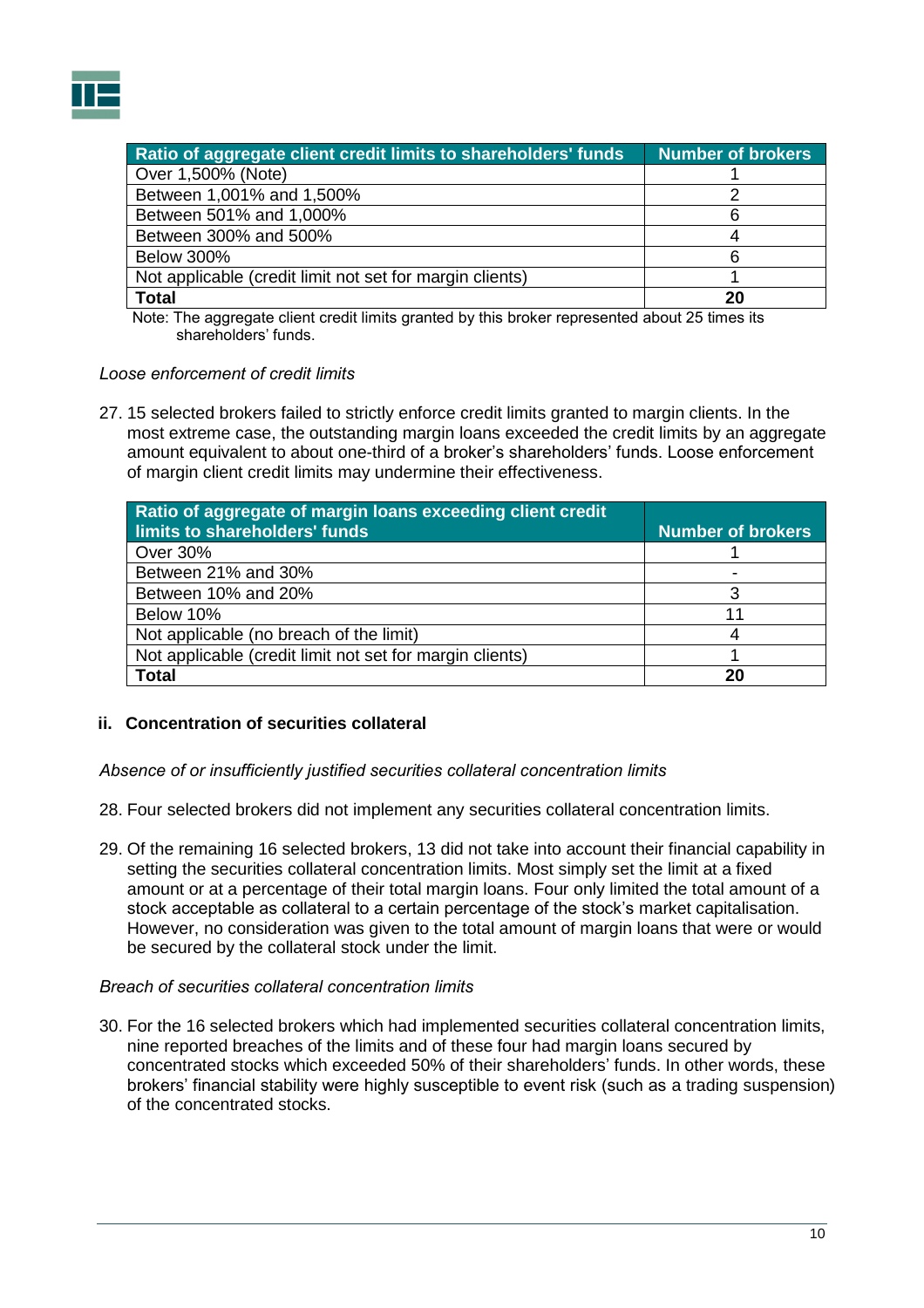

## *HPS<sup>9</sup> commonly accepted as collateral*

31. All but one of the 20 selected brokers held HPS as securities collateral. Six brokers held more than 10 HPS as collateral and one held 104.



*Number of HPS held as collateral*

32. The total market value of HPS held as collateral by six selected brokers accounted for more than 50% of their total securities collateral, with two having over 90% of their total securities collateral in HPS.



*Weighting of HPS in collateral pool (in terms of market value)*

HPS mentioned in the in-depth study refers to the individual broker-level HPS.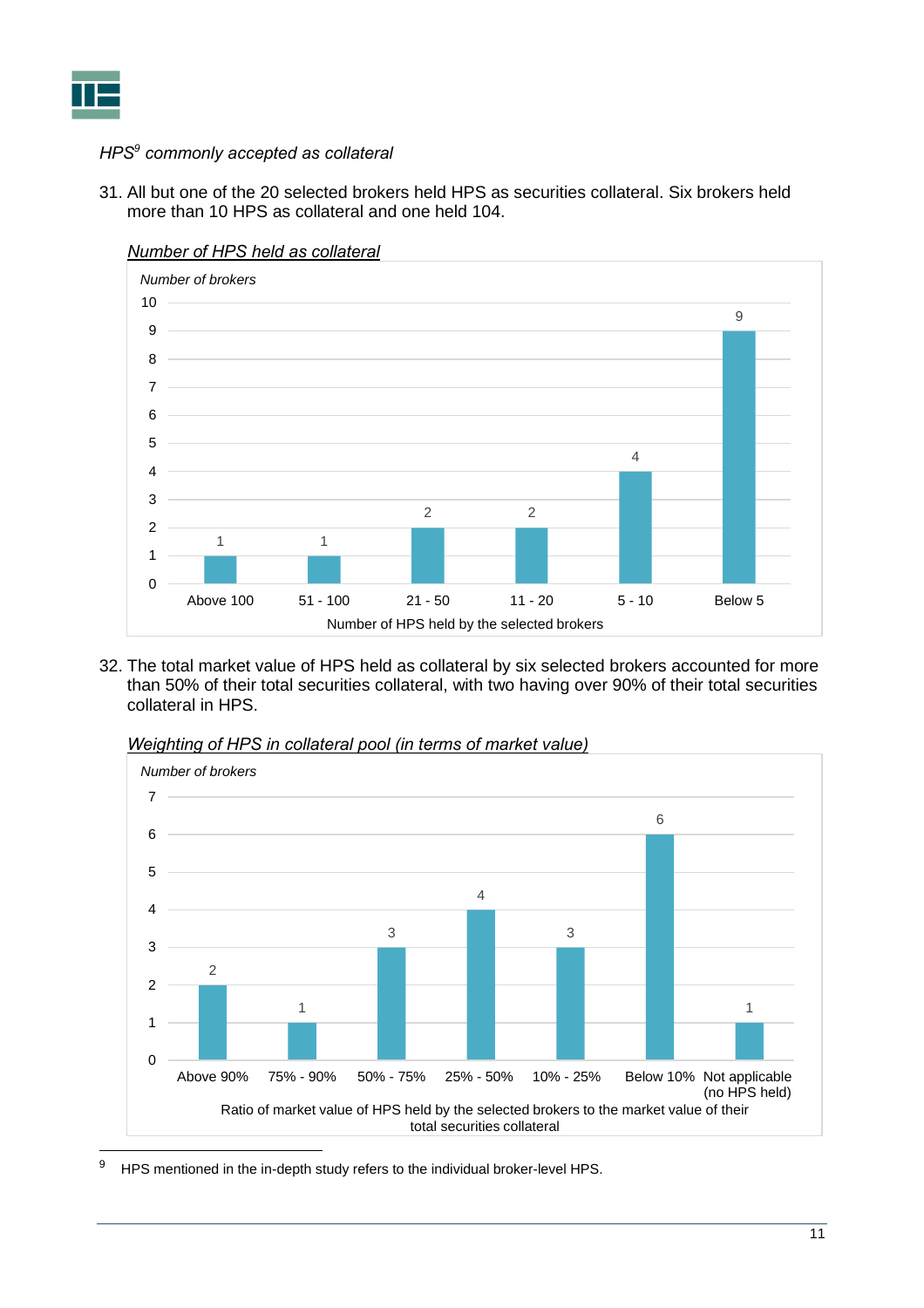

33. Four selected brokers held over 20 HPS as collateral and their holdings exceeded the monthly turnover of the stocks. In the most extreme case, a broker held 95 HPS with holdings exceeding the stock's monthly turnover as collateral. The market value of the most illiquid collateral held by a broker equalled almost 200 times the stock's annual turnover. It is highly questionable whether the broker could liquidate the stock concerned to recover the related margin loan given the stock's extremely thin liquidity.



*HPS collateral holdings in excess of the stock's monthly turnover*

*Margin loans solely or mainly<sup>10</sup> secured by single securities collateral*

34. 16 selected brokers allowed 30% or more of total margin loans to be solely or mainly secured by single securities collateral (singly secured margin loans), which may be HPS, illiquid collateral or other stocks. Three of these brokers' singly secured margin loans accounted for almost all of their margin loans (ie, over 99%) and amounted to between 86% and 179% of their shareholders' funds. Another four brokers had singly secured margin loans exceeding their shareholders' funds. Large exposures to singly secured margin loans, especially those secured by HPS and illiquid collateral, make brokers extremely susceptible to stock event risk (such as a trading suspension or price plunge) and liquidity risk.

 $10$ A margin loan where the market value of any single securities collateral accounts for 70% or more of the total market value of the underlying securities collateral.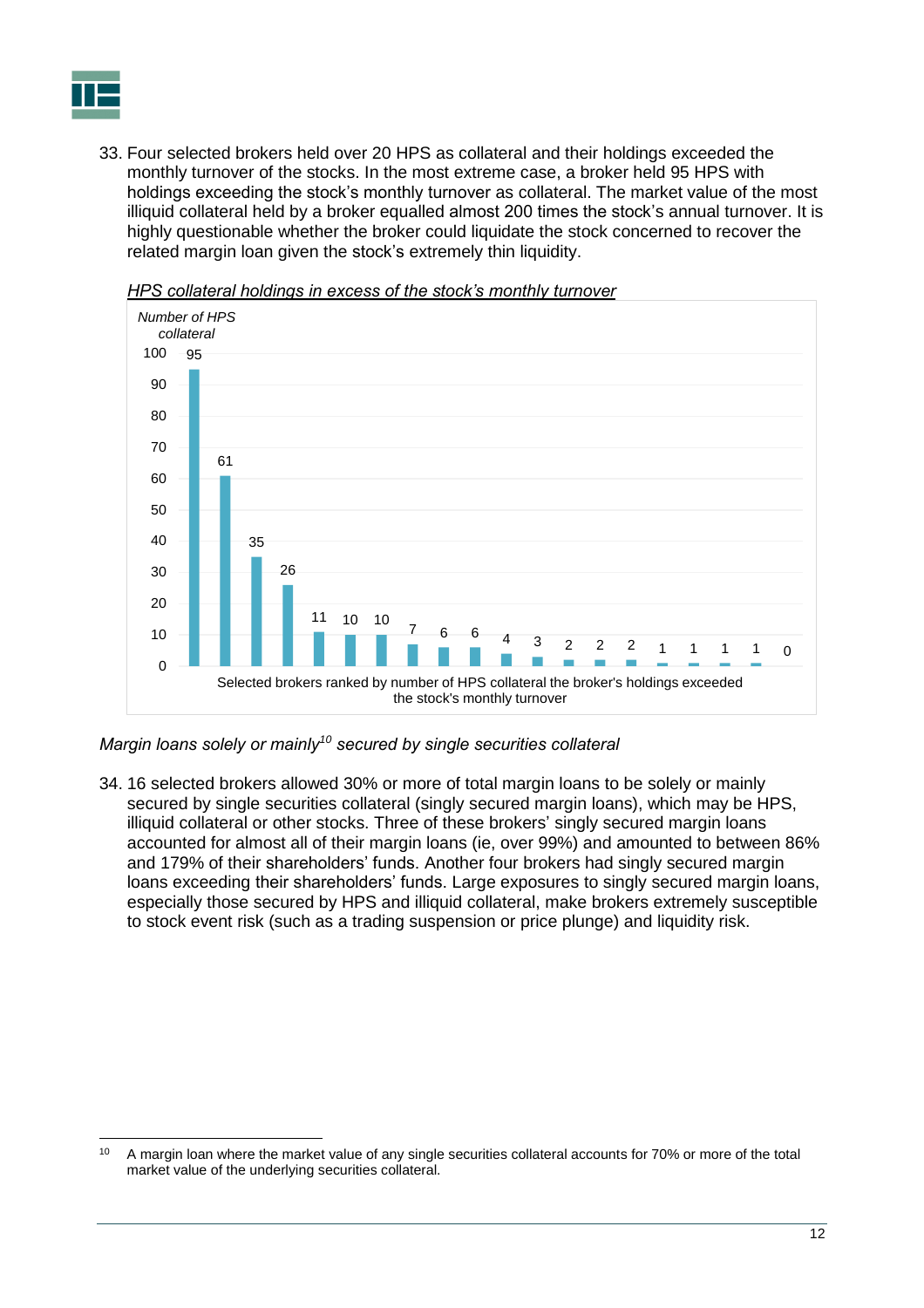



#### *Weighting of singly secured margin loans in broker's total margin loans*

#### *Total singly secured margin loans as a percentage of broker's shareholders' funds*

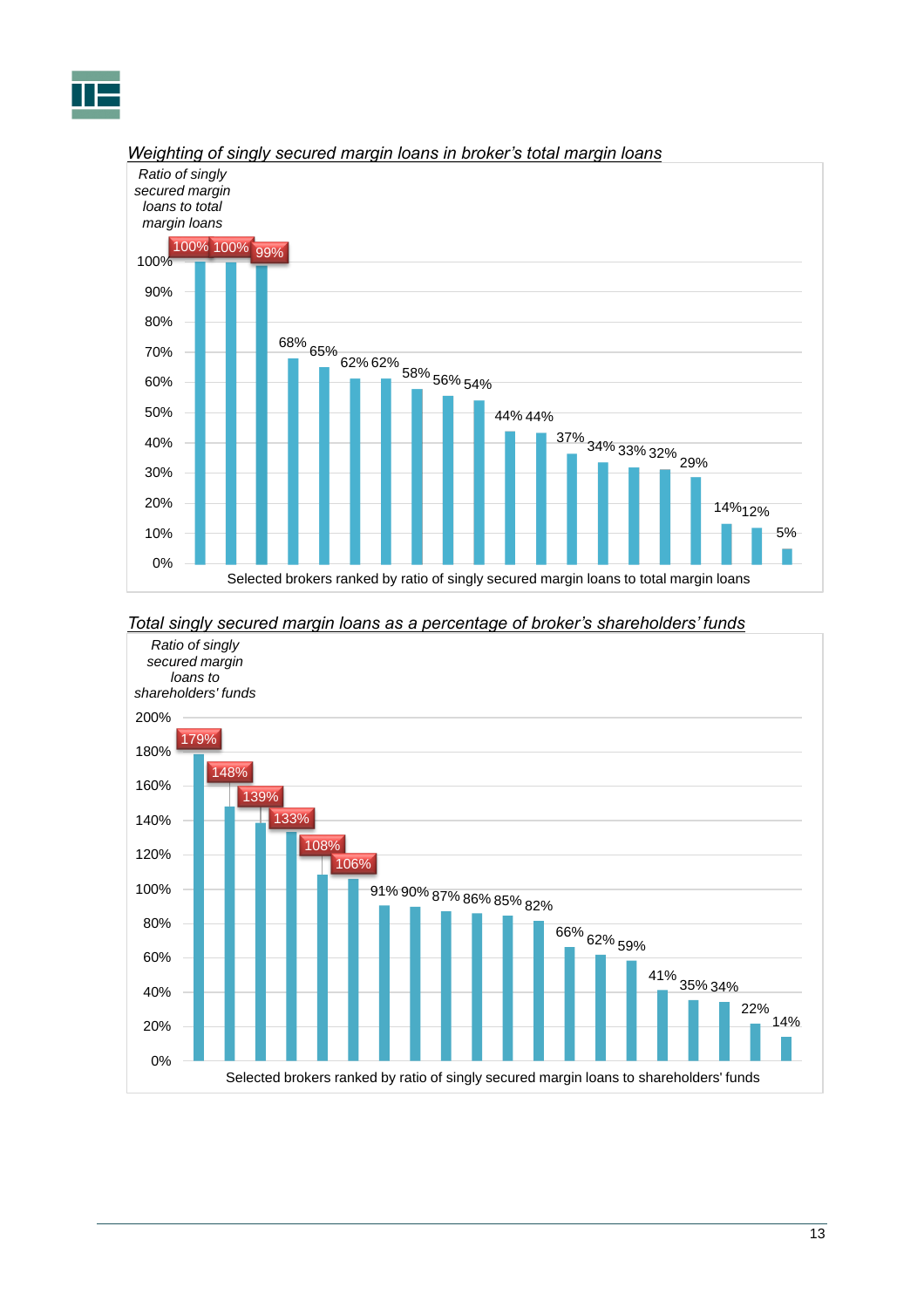## *Significant financial impact when a stock was assigned zero value for FRR purposes*

- 35. 12 selected brokers might suffer a reduction in excess liquid capital (ELC) of 25% or more if any one of their securities collateral was assigned zero value for FRR calculation purposes. For instance, this may happen if a listed stock is suspended from trading for three days or more. Among these brokers,
	- Two held more than five such securities collateral; and
	- Five brokers might experience an ELC reduction of over 50%, with one facing an 80% reduction, which meant the broker would be at the brink of breaching the FRR in the event the collateral stock with the largest ELC impact experienced a price plunge or was suspended.

*Number of securities collateral with an ELC impact over 25% and the largest ELC impact among the securities collateral*



## <span id="page-15-0"></span>**iii. Concentration of margin clients**

*Absence of or insufficiently justified margin client concentration limits*

36. Five selected brokers did not implement any margin client concentration limits. Among the remaining 15 brokers, only two set margin client concentration limits based on their own financial positions. Nine brokers set the limit as a percentage of their total margin loans, while two made reference to their total margin loans limit and two set the limit at a fixed amount.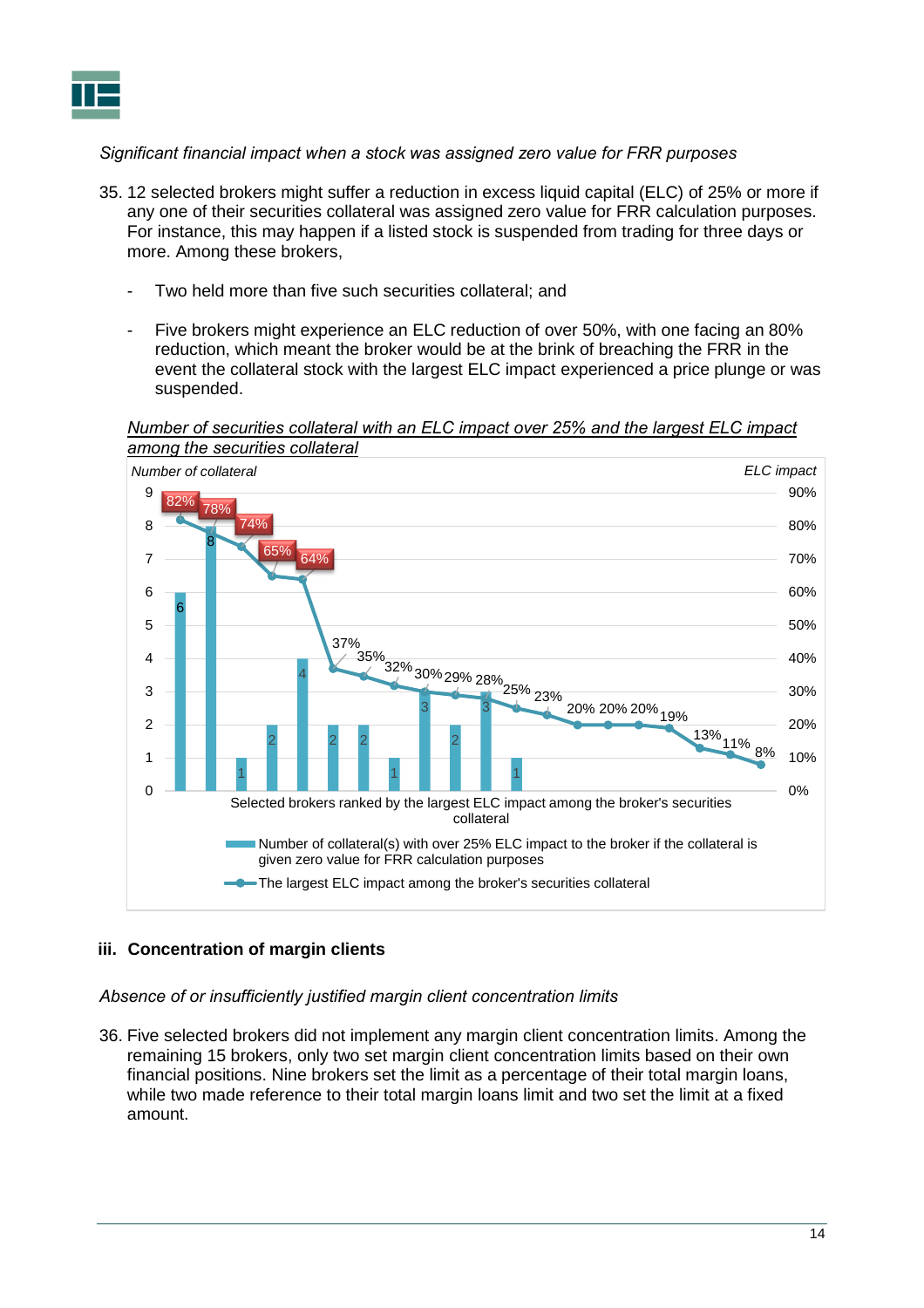## *Breach of margin client concentration limit*

37. Four selected brokers reported breach of margin client concentration limits. One broker's aggregate limit breach amount (ie, margin loan in excess of concentration limit) represented 40% of its shareholders' funds. The findings indicated that most of the SMF brokers with margin client concentration limits in place complied with the limits.

| Ratio of aggregate of margin loans exceeding margin client<br>concentration limit to shareholders' funds | <b>Number of brokers</b> |
|----------------------------------------------------------------------------------------------------------|--------------------------|
| 40%                                                                                                      |                          |
| Below 5%                                                                                                 |                          |
| Not applicable (no breach of the limit)                                                                  |                          |
| Not applicable (no margin client concentration limit)                                                    |                          |
| <b>Total</b>                                                                                             | 20                       |

*Excessive exposure to significant margin loans*

38. For four selected brokers, the aggregate amount of significant margin loans (ie, a margin loan which accounts for not less than 10% of the broker's total margin loans) represented more than half of their shareholders' funds and all but one of the significant margin loans were solely or mainly secured by single securities collateral. In the event of default of one of these significant margin loans, the broker may be forced to liquidate the underlying single collateral to mitigate the financial impact of the default. If the broker needs to sell the collateral at a large discount, it may suffer a significant financial loss.

#### <span id="page-16-0"></span>**iv. Margin ratios for securities collateral**

#### *Granting of special margin ratios*

39. 13 selected brokers granted special margin ratios to the securities collateral provided by socalled "special" clients. Such ratios were often higher than the margin ratios applied to the same securities collateral provided by ordinary margin clients. In the most extreme case, the broker granted a special margin ratio which was 80 percentage points higher than its standard margin ratio. In addition, four brokers had such "special" margin loans which in aggregate exceeded 50% of their shareholders' funds.

| Ratio of aggregate "special" margin loans to shareholders' |                          |
|------------------------------------------------------------|--------------------------|
| funds                                                      | <b>Number of brokers</b> |
| Over 100%                                                  |                          |
| Between 76% to 100%                                        |                          |
| Between 51% to 75%                                         |                          |
| Between 25% to 50%                                         |                          |
| Below 25%                                                  |                          |
| Not applicable (no special margin ratio granted)           |                          |
| <b>Total</b>                                               |                          |

*Aggressive margin ratios for securities collateral* 

40. Four selected brokers granted margin ratios for over 50 securities collateral which exceeded the margin ratio offered by their major lending banks by 20 percentage points or more. Among these brokers, two had assigned such aggressive margin ratios to around 400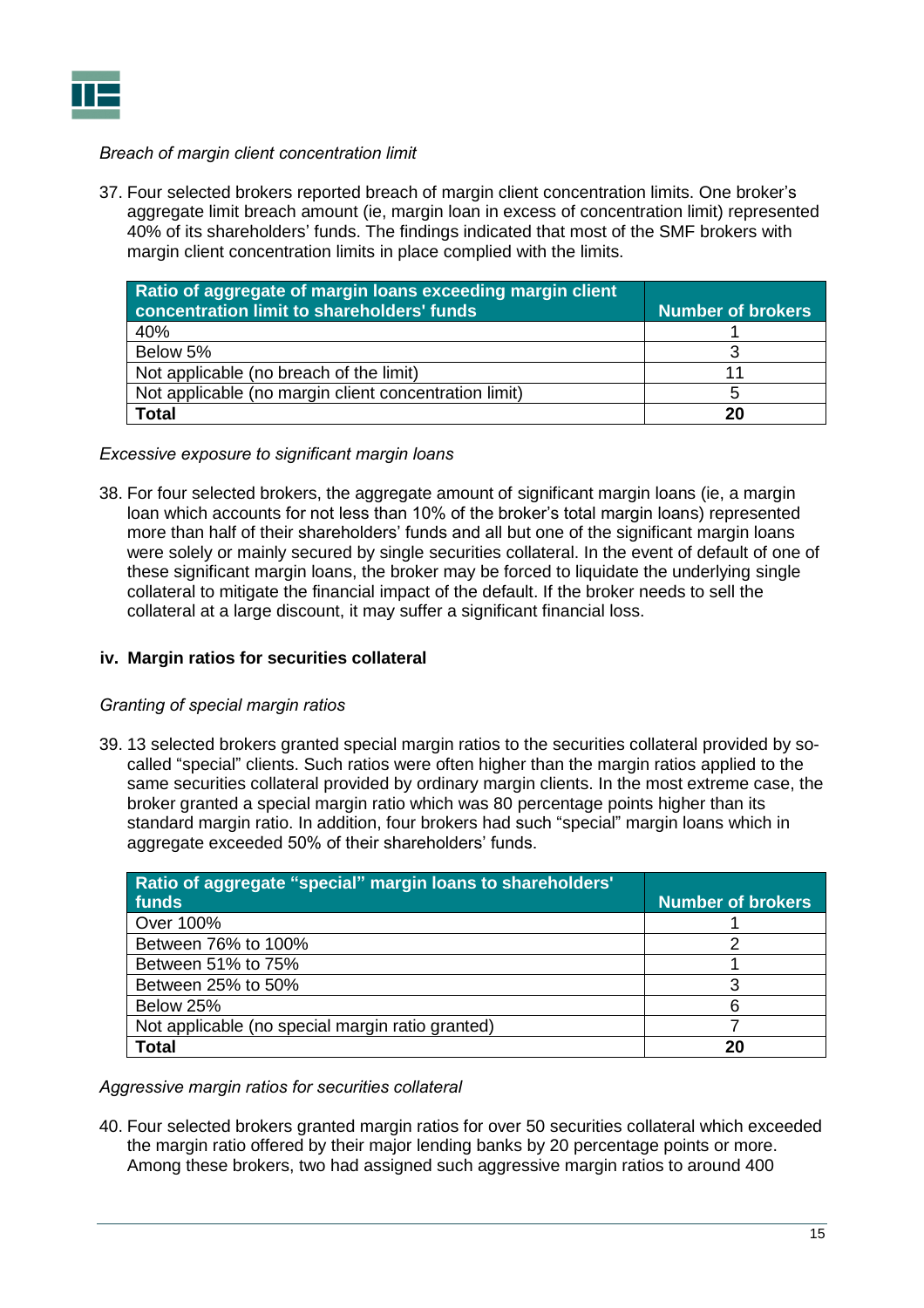collateral stocks, of which one assigned margin ratios which were 40 percentage points or more than its lending banks' for 100 collateral stocks.

41. High margin ratios mean that the haircuts on the securities collateral applied by the broker may not provide a sufficient buffer to protect the broker's interest as the client's creditor.

#### <span id="page-17-0"></span>**v. Margin calls and forced liquidation**

#### *Imprudent triggers for margin calls and forced liquidation*

- 42. Eight selected brokers set margin call triggers without considering the margin value of the securities collateral, or set them at a level higher than a 100% loan-to-margin value ratio. In other words, a margin call would not be triggered even if the margin loan balance exceeded the total margin value of the underlying securities collateral.
- 43. A selected broker set the forced liquidation trigger higher than a 100% loan-to-market value ratio, which means forced liquidation would not be triggered even when the market value of the securities collateral fell below the margin loan balance, ie, when part of the margin loan had become unsecured.

#### *Excessive outstanding margin calls*

44. Five selected brokers had total outstanding margin calls exceeding half of their total margin loans or shareholders' funds. Among these brokers, the total outstanding margin calls of two brokers exceeded their shareholders' funds.



*Outstanding margin calls as a percentage of broker's total margin loans or shareholders' funds*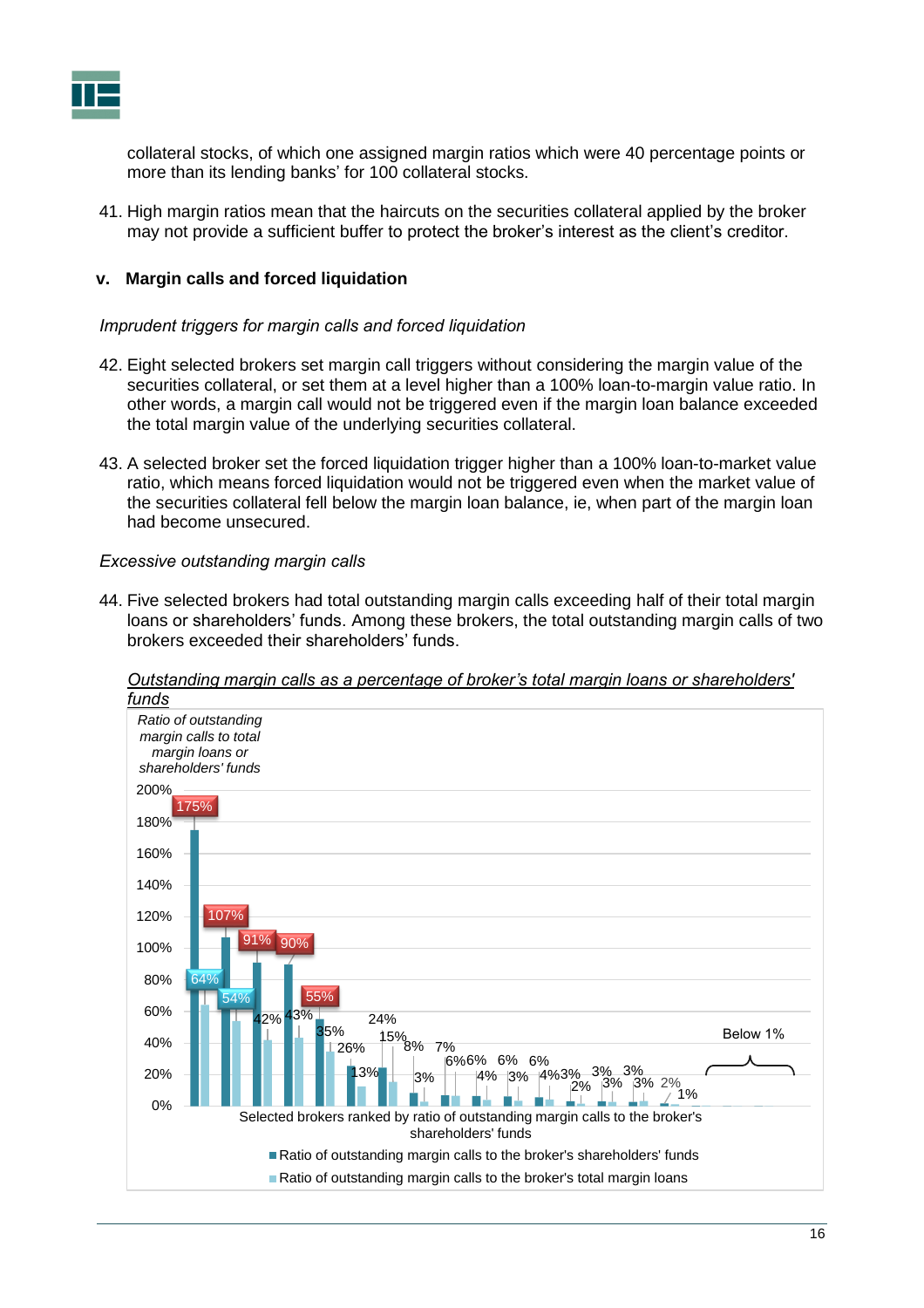45. In terms of the age of outstanding margin calls, 14 SMF brokers had over 50% of outstanding margin calls which had been overdue for one month or more (long outstanding margin calls). In particular, three brokers' long outstanding margin calls amounted to between 89% and 174% of their shareholders' funds as depicted in the chart below.



*Long outstanding margin calls as a percentage of broker's total outstanding margin calls or*

- 46. In extreme cases, two brokers had long outstanding margin calls which were outstanding for one year or more and these amounted to more than half of the broker's shareholders' funds.
- 47. Nine selected brokers failed to take appropriate follow-up action on material and significantly overdue margin calls<sup>11</sup>. In the most serious case, the broker waived margin calls of five margin clients with the largest margin call amounts, even though some of these margin calls had been overdue for more than three years.

#### *Waivers of margin calls and forced liquidation granted loosely*

48. 16 selected brokers allowed waivers of margin calls or forced liquidation. Four of these brokers waived margin calls which in aggregate amounted to 20% or more of their shareholders' funds. Eight of the 16 brokers mentioned above waived 70% or more of margin calls. In an extreme case, a broker waived a total of \$1.6 billion in margin calls, which represented 97% of its total margin calls, 42% of its total margin loans and 87% of its shareholders' funds.

 $\overline{a}$ <sup>11</sup> Among the five largest margin calls, those overdue for at least six months.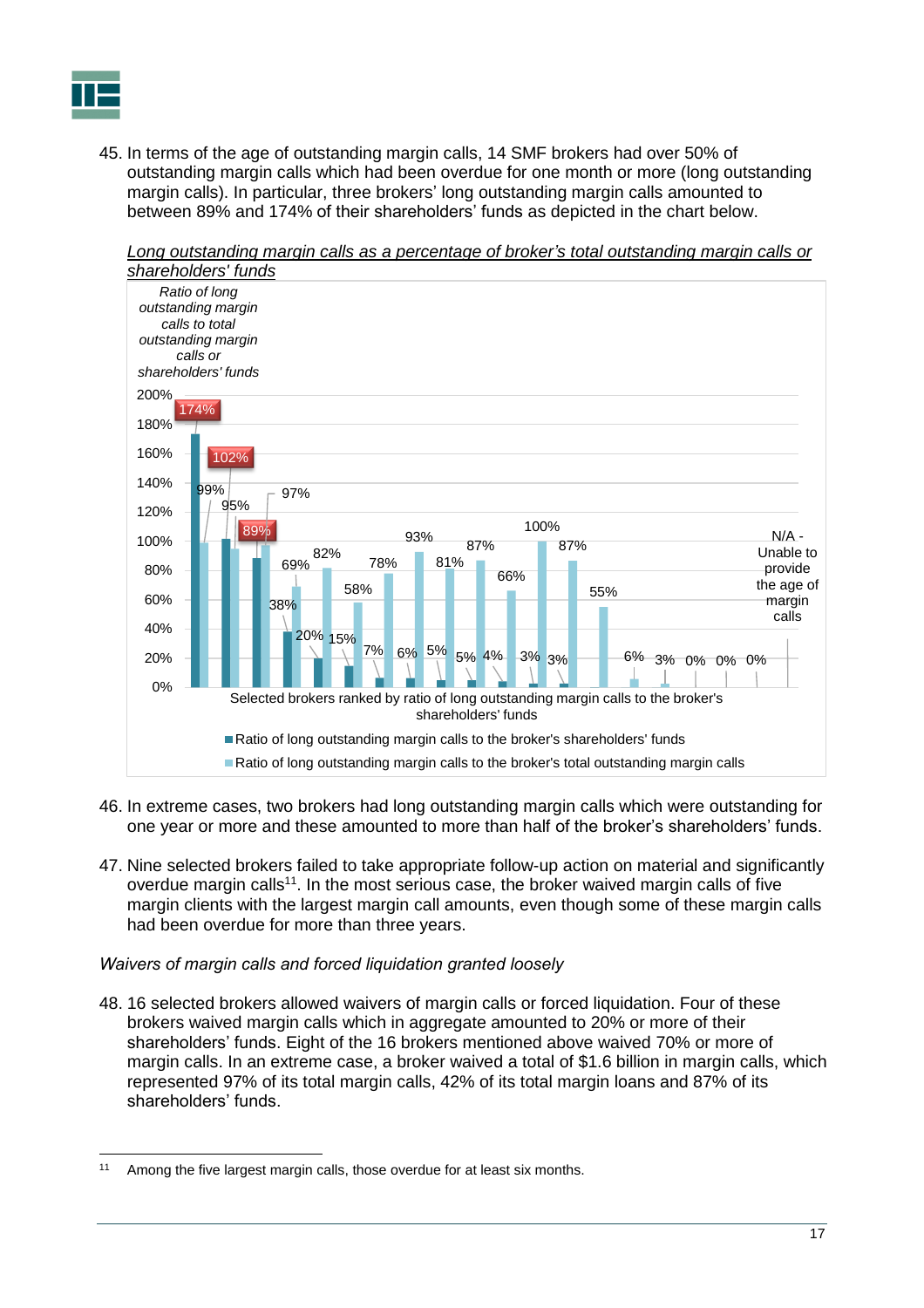



## *Margin calls waived as a percentage of broker's total outstanding margin calls or*

*Allowing margin clients with outstanding margin calls to execute further purchases or withdraw cash*

49. 13 selected brokers allowed margin clients with outstanding margin calls to make further purchases or withdraw cash. Eight brokers reported over \$100 million of such purchases or cash withdrawals during October to December 2016. In the most extreme case, a broker allowed over 950 margin clients with outstanding margin calls to make further purchases or withdraw cash in over 11,000 instances during October to December 2016, which in aggregate amounted to \$7.3 billion.

| Aggregate amount of further purchases or cash withdrawals<br>made by margin clients with outstanding margin calls during<br>October to December 2016 | <b>Number of brokers</b> |
|------------------------------------------------------------------------------------------------------------------------------------------------------|--------------------------|
|                                                                                                                                                      |                          |
| Over \$7 billion                                                                                                                                     |                          |
| Between \$1 billion and \$2 billion                                                                                                                  |                          |
| Between \$100 million and \$500 million                                                                                                              |                          |
| Between \$50 million and \$100 million                                                                                                               | っ                        |
| Below \$50 million                                                                                                                                   | З                        |
| Not applicable (no further advances provided to clients with                                                                                         |                          |
| outstanding margin calls)                                                                                                                            |                          |
| Total                                                                                                                                                | 21                       |